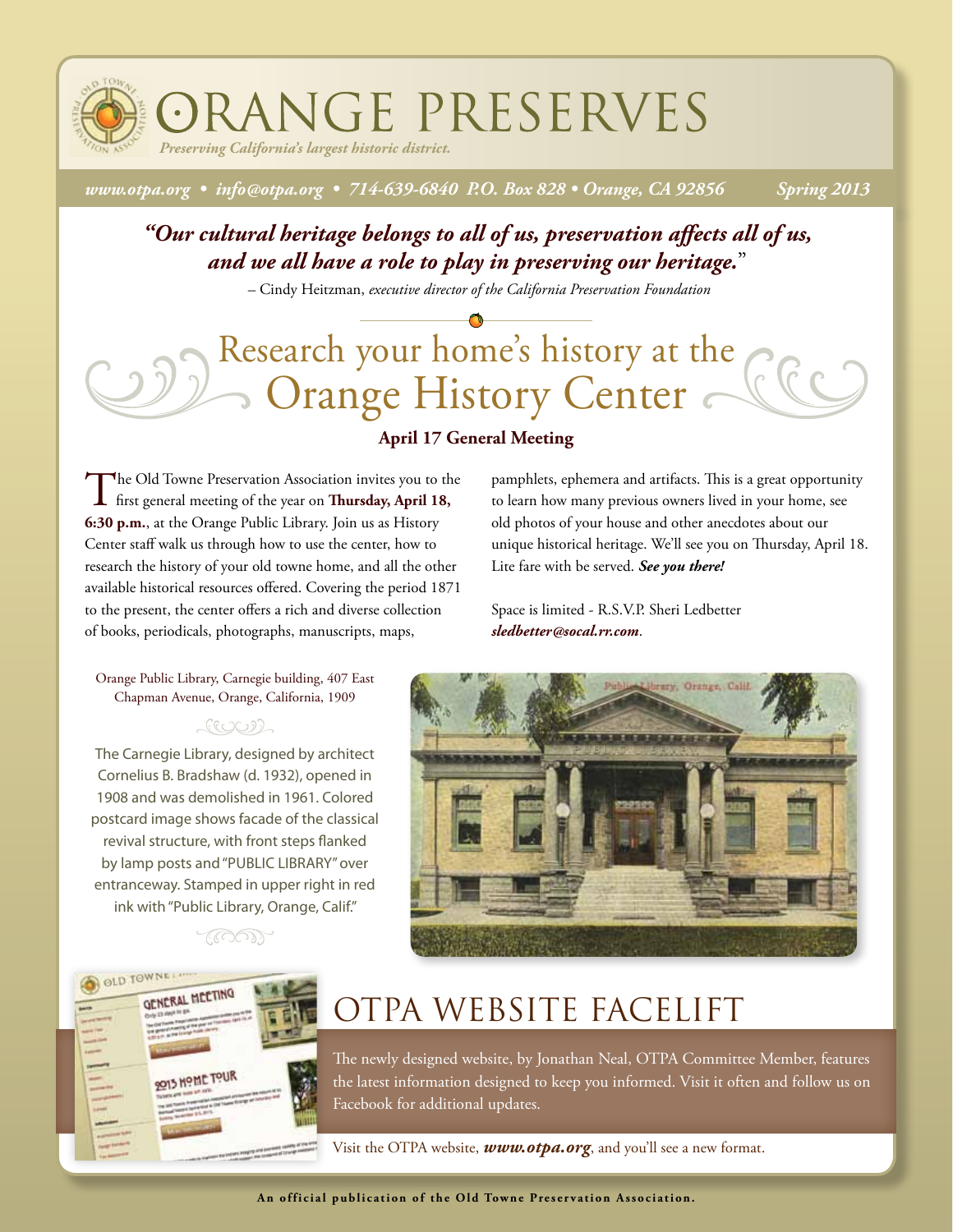## The True California Adventure: Preservation's Wild Ride

Historic preservation will take center as the 38th Annual California Preservation Conference celebrates California's worldfamous cultural and historic heritage **May 1-3**. The conference will also explore a range of thought-provoking topics which address the future of preservation in the great Golden State. The conference theme, "The True

California Adventure: Preservation's Wild Ride" will feature dozens of sessions—from seminars and panel discussions to mobile sessions and study tours—which delve into traditional notions of historic preservation and engage new audiences in setting its course for the future. This event will bring together an influential group of preservationists, architects, city planners,



historians, tourism professionals, as well as a variety of stakeholders.

 A number of special tours to notable historic and cultural sites will be offered. Sites include Old Towne Orange, Chapman University, Anaheim Citrus Packing House, Old Orange County Courthouse, Crystal Cove State Park, Helena Modjeska Historic House and

Gardens, Crystal Cathedral and more!

Do you want a front row seat at the premier statewide preservation conference? Volunteers are needed. Volunteer for a workshop, event or tour and attend it for free!

California Preservation Foundation - **(415) 495-0349** or *cpf@californiapreservation.org*

### Tour Historic Old Towne Orange Residences 2013 Home Tour

On **Saturday** and **Sunday**, **November 2 & 3**, **10 a.m.-4 p.m.**, visitors are invited to taste Orange's past and experience what makes this quaint historic district a cultural treasure, a desirable neighborhood, and a favorite tourist destination. This year, the gracious owners of five beautiful homes and a commercial building will open their doors to you.

Volunteers are essential and we need you. A complimentary tour ticket will be given in exchange for working no more than three hours. If you enjoy older homes and would like to volunteer to support the community, email *info@otpa.org* or call the hotline **(714) 639-6840**.



### 21st Annual Floral Park Home and Garden Tour



The Floral Park Neighborhood announces the annual Home and Garden Tour - April 27 & 28, 10 a.m. – 4 p.m. Whether experiencing a stroll through the beautiful vintage homes and gardens, searching for antiques and collectibles on the Street of Treasures, viewing the Classic Automobile Display, or enjoying a snack at the food and drink concessions, you will surely leave with nostalgic memories of a day well spent.

Tickets can be purchased online in advance or on the day of at ticket booths located at Flower & 19th Streets and Victoria Dr. & Santa Clara in Santa Ana. **(714) 673-5137** or *www.floral-park.com*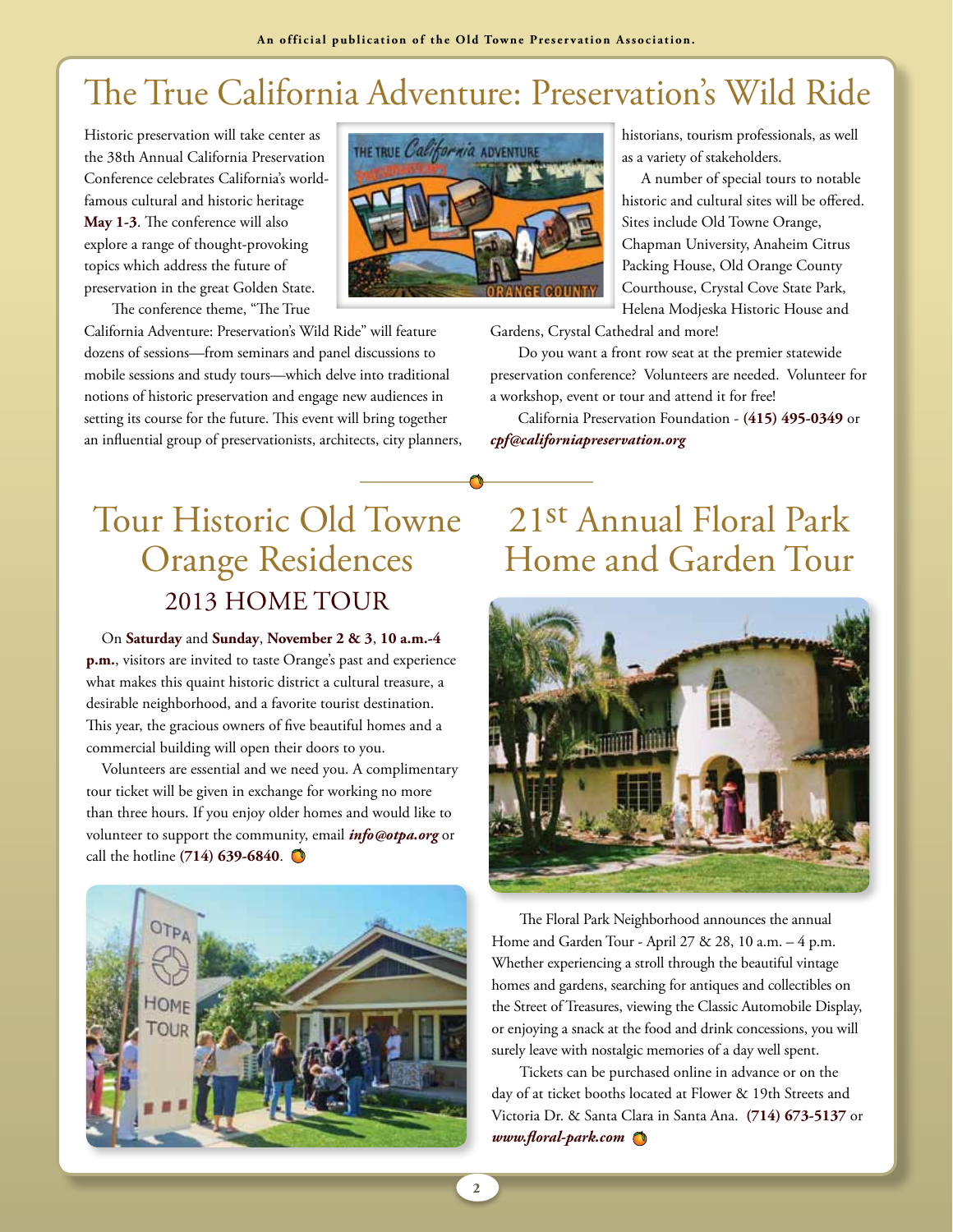

*Dedicated to protecting, preserving and enhancing the unique character of the Old Towne Historic District through education, communication, community involvement and public* 

*service projects.*

#### **Dear Friends of Old Towne Orange,**

We are seeking nominations for our 19th Annual Preservation Awards Dinner Gala. Once the nominations are received, the judging committee will select the winners and those winners will be announced at the Preservation Awards Gala on Sunday, June 2, 2013 at The Woman's Club of Orange. There are many restoration projects in Old Towne. Please take a moment to nominate your neighbor in one of the following categories:

### Preservation Award Categories & Descriptions

#### Sweet, Sweet Orange

This award recognizes an outstanding restoration, preservation, or enhancement of a residential building.

#### Pitcher Park

This award recognizes an exceptional landscape or garden enhancement on an historic site in Old Towne.

#### Good Neighbor

This award recognizes a new structure or a noncontributing in-fill project that is sympathetic in design and materials, and that demonstrates outstanding compatibility and harmony with neighboring historic structures.

#### Plaza City

This award recognizes an outstanding restoration, preservation, or enhancement of a commercial, industrial, or public use property, which sustains the life and vitality inherent in the original Orange Township.

### Special Merit

This award recognizes an individual, group, program, process, or building that has contributed to preservation in Old Towne.

#### Spirit of Old Towne

This award recognizes an individual or group who has contributed most to the mission of OTPA, which is to preserve and enhance the unique Old Towne area through education, communication, and community involvement.

### Dale Rahn Volunteer of the Year

This award recognizes an individual who has demonstrated a commitment to Old Towne by volunteering their time in various community programs and concerns to support the goals of OTPA.

### OTPA 2013 Preservation Award Nomination Form

**(Submission deadline Saturday, May 4, 2013)**

| Property owner and the contract of the contract of the contract of the contract of the contract of the contract of the contract of the contract of the contract of the contract of the contract of the contract of the contrac |                                                  |                                                                               |
|--------------------------------------------------------------------------------------------------------------------------------------------------------------------------------------------------------------------------------|--------------------------------------------------|-------------------------------------------------------------------------------|
| Why does this property deserve recognition?* ___________________________________                                                                                                                                               |                                                  |                                                                               |
|                                                                                                                                                                                                                                |                                                  |                                                                               |
|                                                                                                                                                                                                                                |                                                  |                                                                               |
| Please mail this form to: Jeff Frankel<br><b>OTPA Preservation Awards Nominations</b>                                                                                                                                          | Submit your nomination online at<br>www.otpa.org | Attend the Preservation Awards Gala<br>on Sunday, June 2 at The Woman's Club. |
| P.O. Box 828<br>Orange, CA 92856-0828                                                                                                                                                                                          | <sub>or</sub>                                    | Make your reservations now                                                    |
| For more information,<br>email <i>info@otpa.org</i>                                                                                                                                                                            | call the hotline at<br>$(714)$ 639-6840          | online at www.otpa.org<br>*Required fields                                    |